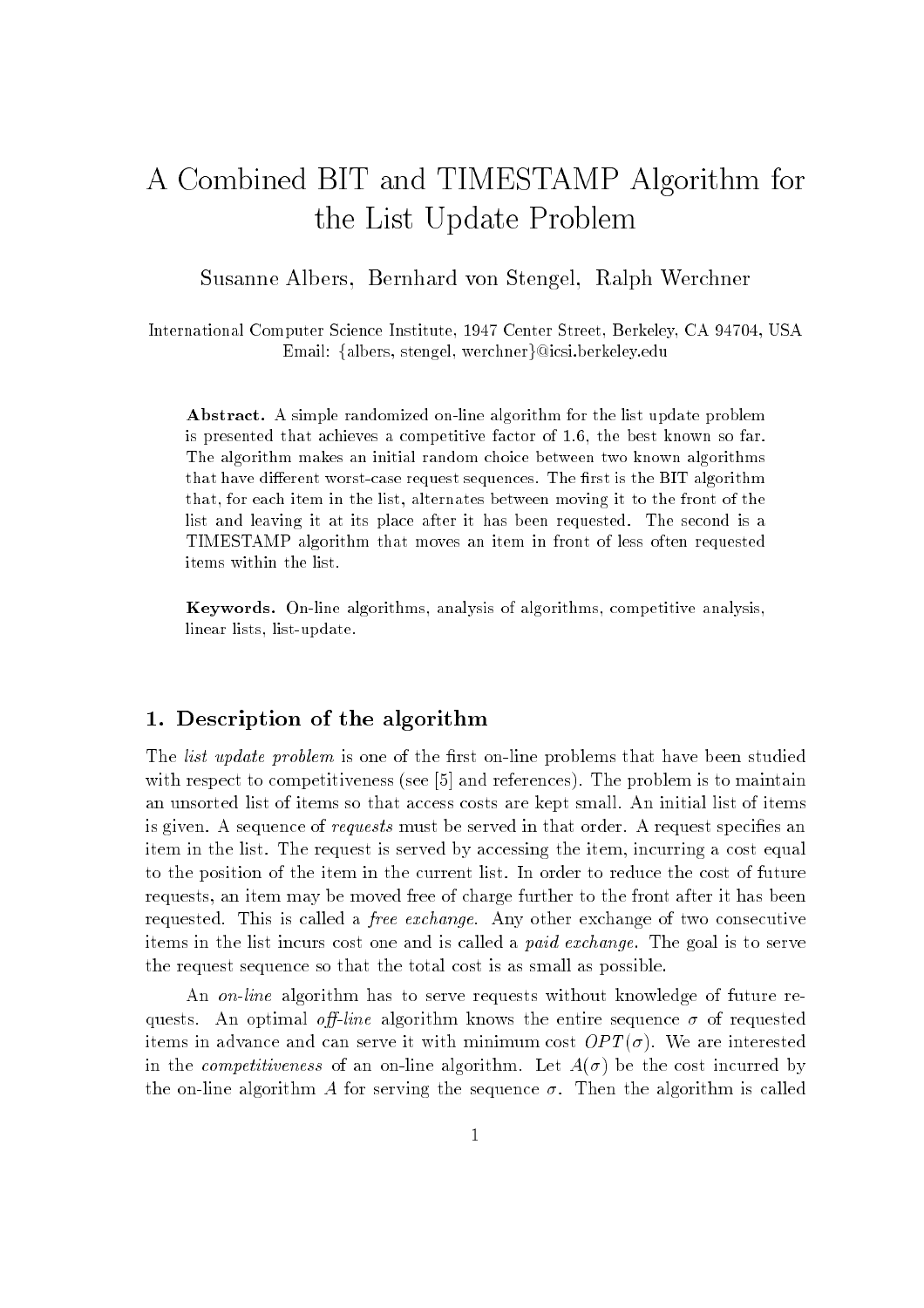c-competitive if there is a constant a so that  $A(\sigma) \leq c \cdot OPT(\sigma) + a$  for all request sequences  $\sigma$ . The smallest c with this property is called the *competitive factor* of the algorithm.

The best possible deterministic algorithms for the list update problem are 2 competitive  $[4, 6]$ . The optimal competitive factor of a *randomized* on-line algorithm is not yet known. We evaluate its performance against the oblivious adversary [2]. The oblivious adversary specifies a request sequence  $\sigma$  in advance and is not allowed to see the random choices made by the on-line algorithm A. Let  $E[A(\sigma)]$  denote the corresponding expected cost. Against the oblivious adversary, the algorithm is c-competitive if there is a constant a so that  $E[A(\sigma)] \leq c \cdot OPT(\sigma) + a$  for all request sequences  $\sigma$ .

Usually, the cost of accessing the *i*th item in the list is *i*. For simplicity, we assume that cost to be  $i-1$  instead. Clearly, a c-competitive on-line algorithm for this  $i - 1$  cost model is also c-competitive in the original model. With either cost model, it is known that no randomized on-line algorithm for the list update problem can be better than 1.5-competitive [7].

We will combine two on-line algorithms for the list update problem that store with each item some information about past requests. Both algorithms use only free exchanges. The first is the  $1.75$ -competitive BIT algorithm due to Reingold, Westbrook, and Sleator [5]. The algorithm maintains a bit for each item in the list. Initially, the bit is set at random to 0 or 1 with equal probability so that the bits of the items are pairwise independent.

Algorithm BIT. Each time an item is requested, its bit is complemented. When the value of the bit changes to 1, the requested item is moved to the front of the list. Otherwise the position of the item remains unchanged.

The second algorithm is an instance of the TIMESTAMP algorithm recently introduced by Albers [1]. Depending on a parameter  $p$  in [0, 1], this algorithm achieves a competitiveness of max  $\{2 - p, 1 + p(2 - p)\}\$ . The optimal choice of p gives a  $\phi$ competitive algorithm, where  $\phi = (1 + \sqrt{5})/2 \approx 1.62$  is the Golden Ratio. The TIMESTAMP algorithm maintains for each item the last two times it has been requested. An item is treated in one of two ways (which can be determined once at the beginning by a random experiment, so that the algorithm is barely random as defined in  $[5]$ ). With probability p, the item is moved to the front of the list after is has been requested. With probability  $1 - p$ , it is treated in a different way. We use the TIMESTAMP algorithm with parameter  $p = 0$ , so that it is deterministic. The resulting 2-competitive algorithm can be formulated as follows.

Algorithm TS. After each request, the accessed item x is inserted immediately in front of the first item y that precedes  $x$  in the list and was requested at most once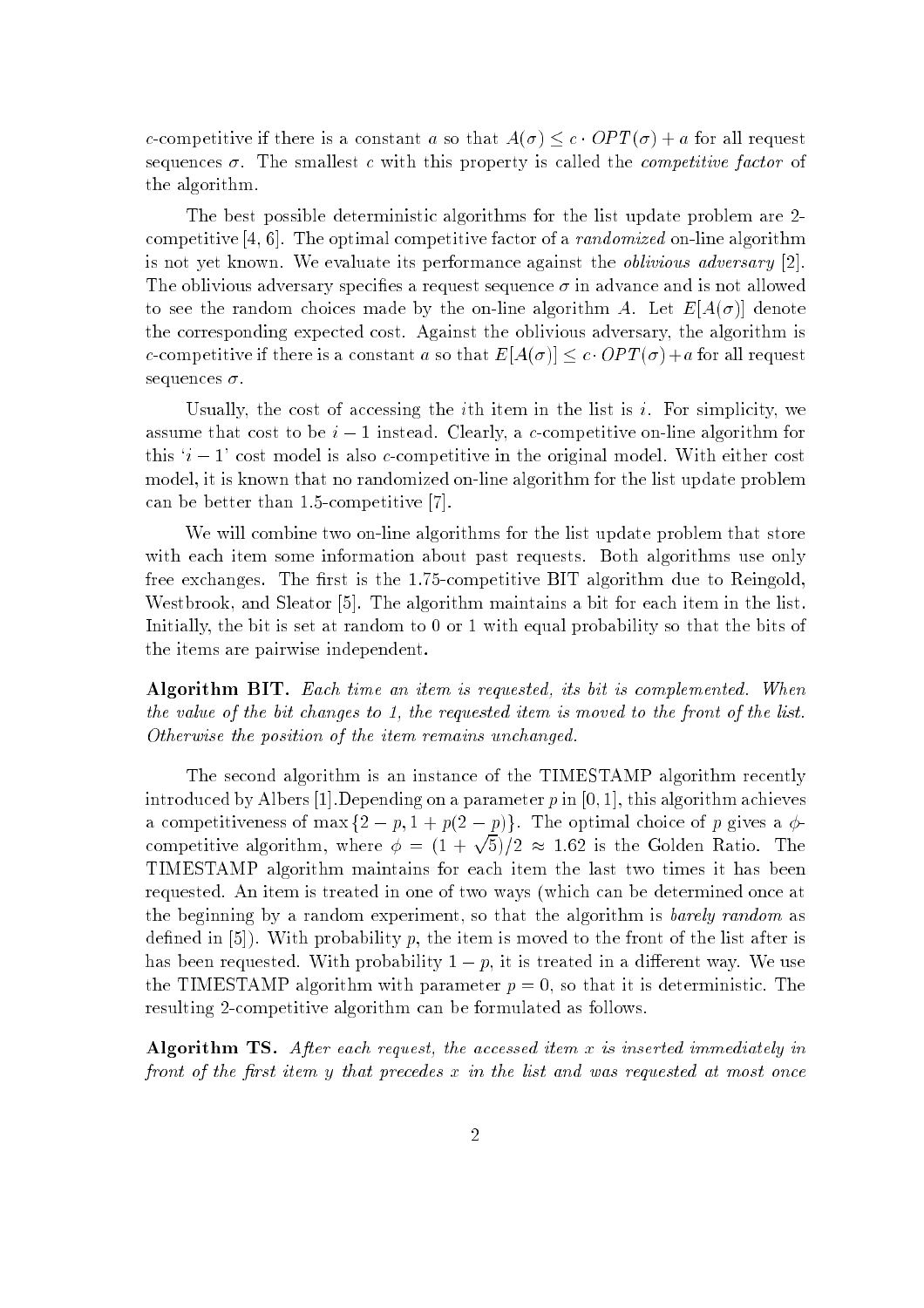since the last request to x. If there is no such item  $y$  or if x is requested for the first time, then the position of x remains unchanged.

Our new algorithm is a combination of these two algorithms.

Algorithm COMB. With probability  $4/5$  the algorithm serves a request sequence using  $BIT$ , and with probability  $1/5$  it serves the sequence using TS.

Theorem 1. The on-line algorithm COMB is 1.6-competitive.

In the following, we will prove Theorem 1 using a well-known technique [3, 5] of analyzing separately the movement of any pair of items in the list. The algorithms BIT and TS permit such a pairwise analysis.

#### 2. Pro jection on pairs of items

Our goal is to look only at two items at a time when we consider a request sequence, the list maintained by the on-line algorithm, and the cost of the off-line algorithm. Let  $\sigma$  be a sequence of m requests, and let  $\sigma(t)$  be the item requested at time t for  $t = 1, \ldots, m$ . Let L be the set of items of the list. Consider any deterministic algorithm A that processes  $\sigma$ . At time t, requesting  $\sigma(t)$  incurs a cost that depends on the current list maintained by A. This cost can be represented as the sum

$$
\sum_{x \in L} A(t, x)
$$

where  $A(t, x)$  is equal to one if item x precedes  $\sigma(t)$  in the list at time t, and zero otherwise. The cost  $A(\sigma)$  of serving the entire sequence  $\sigma$  has then the following form, using  $A(t, x) = 0$  for  $x = \sigma(t)$ :

$$
A(\sigma) = \sum_{t=1,...,m} \sum_{x \in L} A(t, x)
$$
  
= 
$$
\sum_{x \in L} \sum_{t=1,...,m} A(t, x)
$$
  
= 
$$
\sum_{x \in L} \sum_{y \in L} \sum_{t : \sigma(t) = y} A(t, x)
$$
  
= 
$$
\sum_{\{x,y\} \subseteq L : x \neq y} \sum_{t : \sigma(t) \in \{x,y\}} \left( A(t, x) + A(t, y) \right)
$$

With the abbreviation

$$
A_{xy}(\sigma) = \sum_{t:\,\sigma(t)\in\{x,y\}} \left( A(t,x) + A(t,y) \right),\tag{1}
$$

we can write this as

$$
A(\sigma) = \sum_{\{x,y\} \subseteq L : x \neq y} A_{xy}(\sigma).
$$
 (2)

: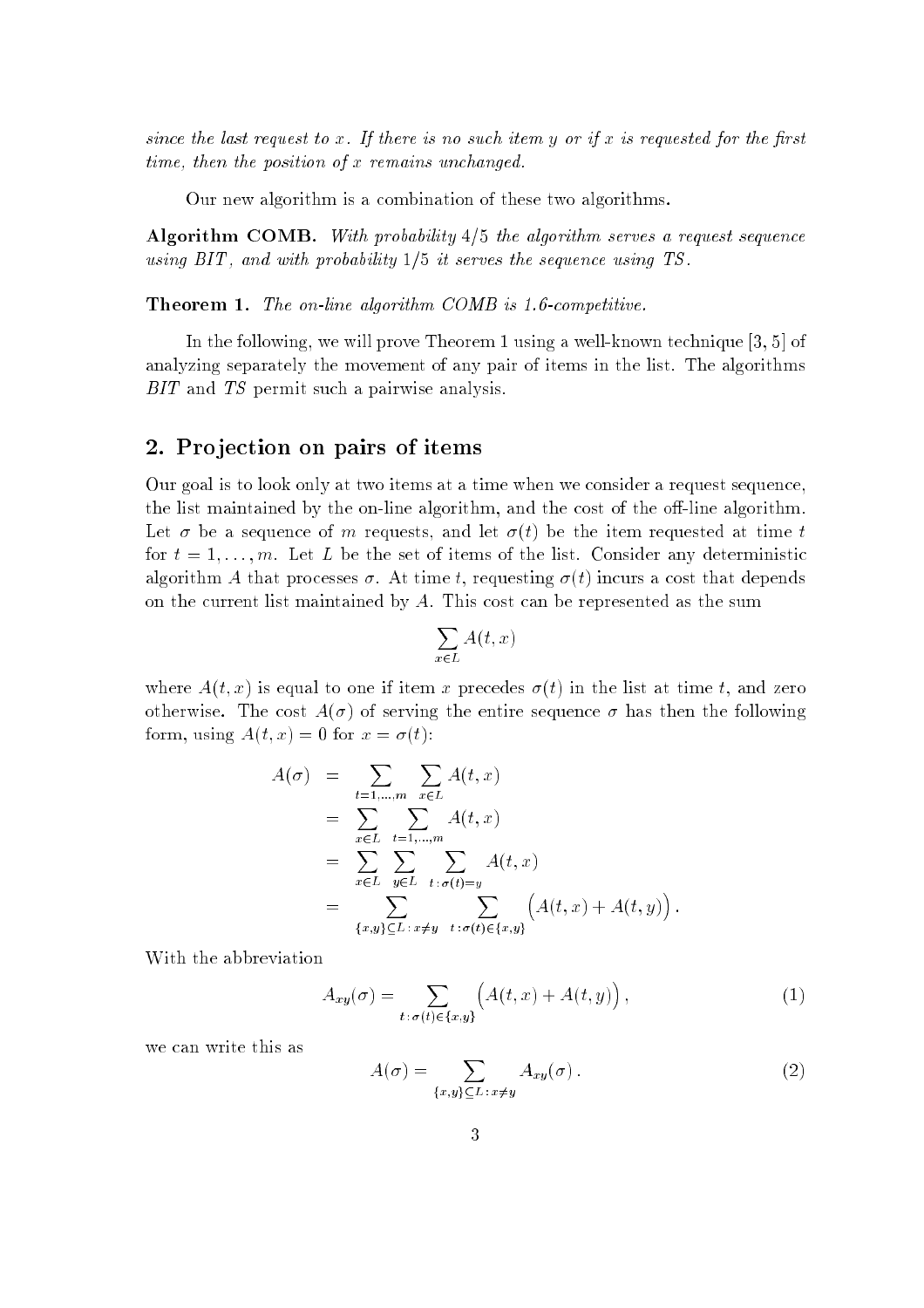Let  $\sigma_{xy}$  be the request sequence  $\sigma$  with all items other than x or y deleted. Only these requests are considered in (1). In the sum there,  $A(t, x) + A(t, y)$  is the cost of accessing  $\sigma(t)$  in the two-element list that consists of the items x and y in the order of the full list maintained by A. In that way, the term  $A_{xy}(\sigma)$  denotes the cost of the algorithm 'projected' to the unordered pair  $\{x, y\}$  of items.

The algorithms BIT and TS are compatible with the projection on pairs. That is, when these algorithms serve a request sequence  $\sigma$ , then at any time the relative order of two items  $x$  and  $y$  in the list can be told from the projected request sequence  $\sigma_{xy}$  and the initial order of x and y. This is obvious for the algorithm BIT which moves an item independently of any other item. For the algorithm TS, this follows from the following lemma, applied to the request sequence  $\sigma$  or any prefix of it.

**Lemma 2.** In the list obtained after algorithm TS has served the request sequence  $\sigma$ , item x precedes item y if and only if the sequence  $\sigma_{xy}$  terminates in the subsequence xx, xyx, or xxy, or if x preceded y initially and y was requested at most once in  $\sigma$ .

**Proof.** Suppose  $\sigma_{xy}$  terminates in xx or xyx. Then at the last request to x, item y is among the items that have been requested at most once since the preceding request to x. Since x is inserted in front of the first of such items, x precedes  $y$  in the final list.

Let  $\sigma_{xy}$  terminate in the subsequence xxy, and let  $t_1$ ,  $t_2$ , and  $t_3$  be the times of these last three requests to x or y. After the request to x at time  $t_2$ , item x is moved somewhere in front of y. Suppose that after the request to y at time  $t_3$ , item  $y$  is, contrary to our claim, moved somewhere in front of  $x$ . Then  $y$  is inserted immediately in front of an item  $z$  that has been requested at most once since the preceding request to y, which took place before  $t_1$ . So z precedes x at time  $t_3$ , but then clearly z must have been requested twice since  $t_1$ , a contradiction. Thus x precedes  $y$  in the final list as claimed.

If  $\sigma_{xy}$  terminates in one of the subsequences yy, yxy, or yyx, then by the same argument with  $x$  and  $y$  interchanged,  $y$  precedes  $x$  in the final list.

The only remaining cases are when both  $x$  and  $y$  are requested at most once in  $\sigma$ . Then neither item is moved, so their relative order is as in the initial list.  $\Box$ 

By Lemma 2, the relative order of any two items  $x$  and  $y$  in the list when TS serves  $\sigma$  is the same as when TS serves  $\sigma_{xy}$  on the two-element list consisting of x and y. In other words,  $TS_{xy}(\sigma) = TS(\sigma_{xy})$ , where  $TS(\sigma_{xy})$  denotes the cost of TS serving  $\sigma_{xy}$  on the two-element list (with x and y always in the same initial order as in the long list). Similarly, the projected cost of the algorithm  $BIT$  fulfills  $BITxy(\sigma) = BIT(\sigma_{xy})$ . Note that this cost is a random variable.

For the optimal off-line algorithm  $OPT$ , we work with the inequality

$$
OPT_{xy}(\sigma) \ge \overline{OPT}(\sigma_{xy}),\tag{3}
$$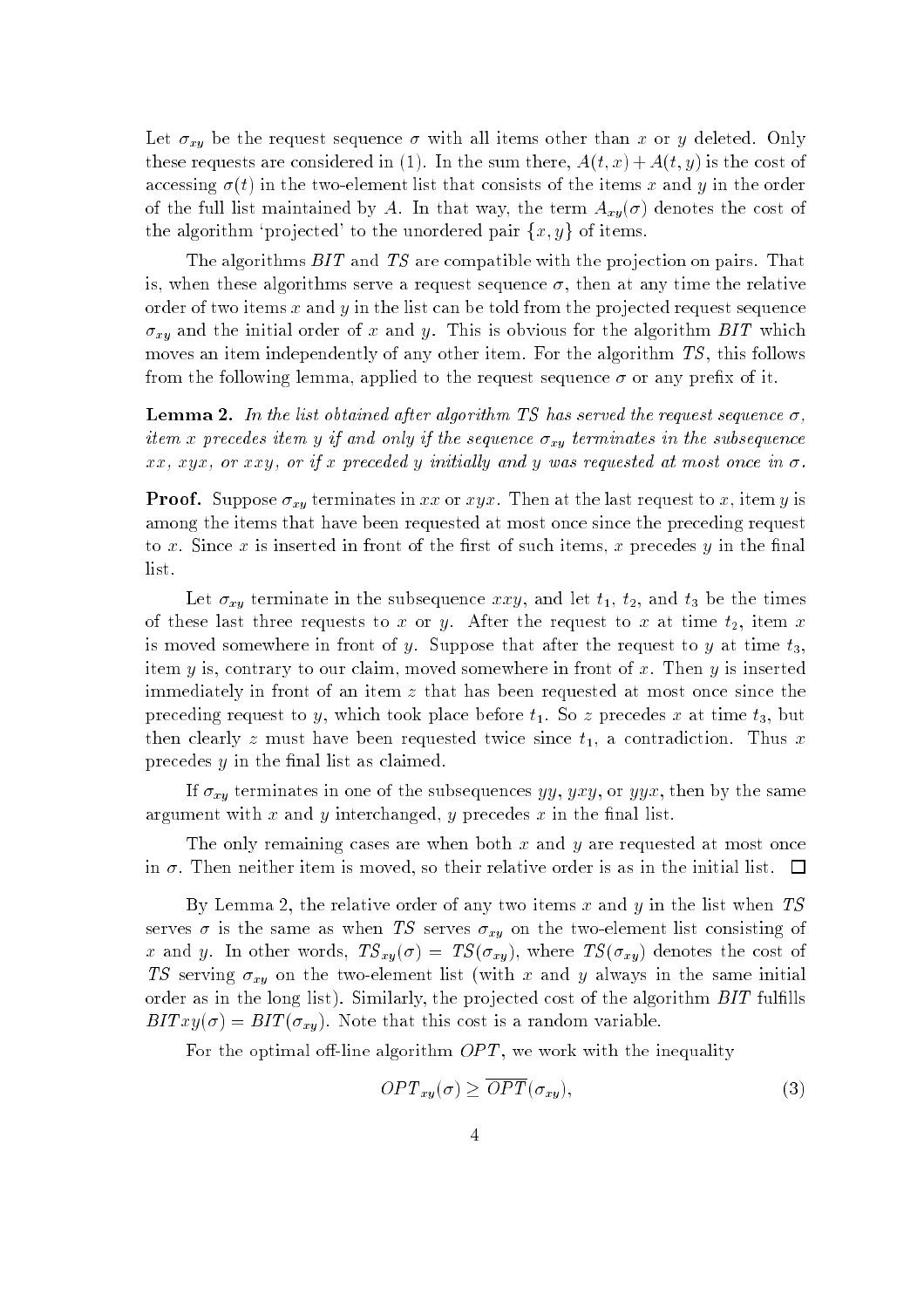which states that the projected cost of OPT processing  $\sigma$  is at least as high as the optimal off-line cost  $\overline{OPT}(\sigma_{xy})$  of serving  $\sigma_{xy}$  on the two-element list. An optimal off-line algorithm  $\overline{OPT}$  for only two items can be easily specified, but the corresponding moves for all pairs of items may not be implementable on a longer list. The different notation  $\overline{OPT}$  emphasizes that this algorithm may perform better than the projection of  $OPT$  serving requests on a longer list.

A randomized algorithm can be regarded as a probability distribution on deterministic algorithms  $A$ . Then,  $(2)$  carries over to expected values. For the expected cost of our on-line algorithm COMB we will prove for all pairs  $\{x, y\}$  of items the inequality

$$
E[COMB_{xy}(\sigma)] \le 1.6 \cdot \overline{OPT}(\sigma_{xy}), \qquad (4)
$$

which by the preceding discussion implies  $E[COMB(\sigma)] \leq 1.6 \cdot OPT(\sigma)$  and thus shows Theorem 1.

### 3. Competitiveness of the algorithm

As shown in the previous section, the competitiveness of the algorithm COMB can be analyzed considering only request sequences  $\sigma_{xy}$  to the items x and y in a twoelement list. We partition  $\sigma_{xy}$  into subsequences, each of which is terminated by two consecutive requests to the same item. It suffices to analyze only such subsequences, for the following reason: Whenever an item has been requested twice in a row, we can assume that it is moved to the front by  $BIT, TS,$  and  $\overline{OPT}$ . This holds always for BIT and TS. It also optimal for  $\overline{OPT}$  to move the item, say x, to the front after the first of two or more consecutive requests to  $x$ , since then the cost of serving these requests is 1, plus a possible additional cost 1 for the next request to  $y$ ; if x were kept at the end of the list, the cost would be at least 2. Finally, we disregard the final subsequence of  $\sigma_{xy}$ , which may not end in a double request, since it is irrelevant for an asymptotic analysis with very long request sequences.

Thus, after a subsequence of  $\sigma_{xy}$  ending with xx has been served by BIT, TS, or  $\overline{OPT}$ , item x is at the front of the list (the same holds for y instead of x). Furthermore, we can treat the remainder of the sequence as a new request sequence, served on an initial list with x in front of y: When algorithm  $BIT$  is used, the bits of some items may have changed, but the expected cost is not affected; algorithm TS treats any request to y after the requests  $xx$  as if y is requested for the first time.

In the initial two-element list, we assume x precedes y. Consecutive requests to x at the beginning of the request sequence incur no cost. After  $y$  has been requested for the first time, we consider the requests until the first double request  $xx$  or  $yy$ . The resulting sequence is of one of three possible forms that we study separately:  $x^lyy, x^l(yx)^kyy$ , or  $x^l(yx)^kx$  for some  $l\geq 0$  and  $k\geq 1$ . The cost for serving these sequences varies with the algorithm.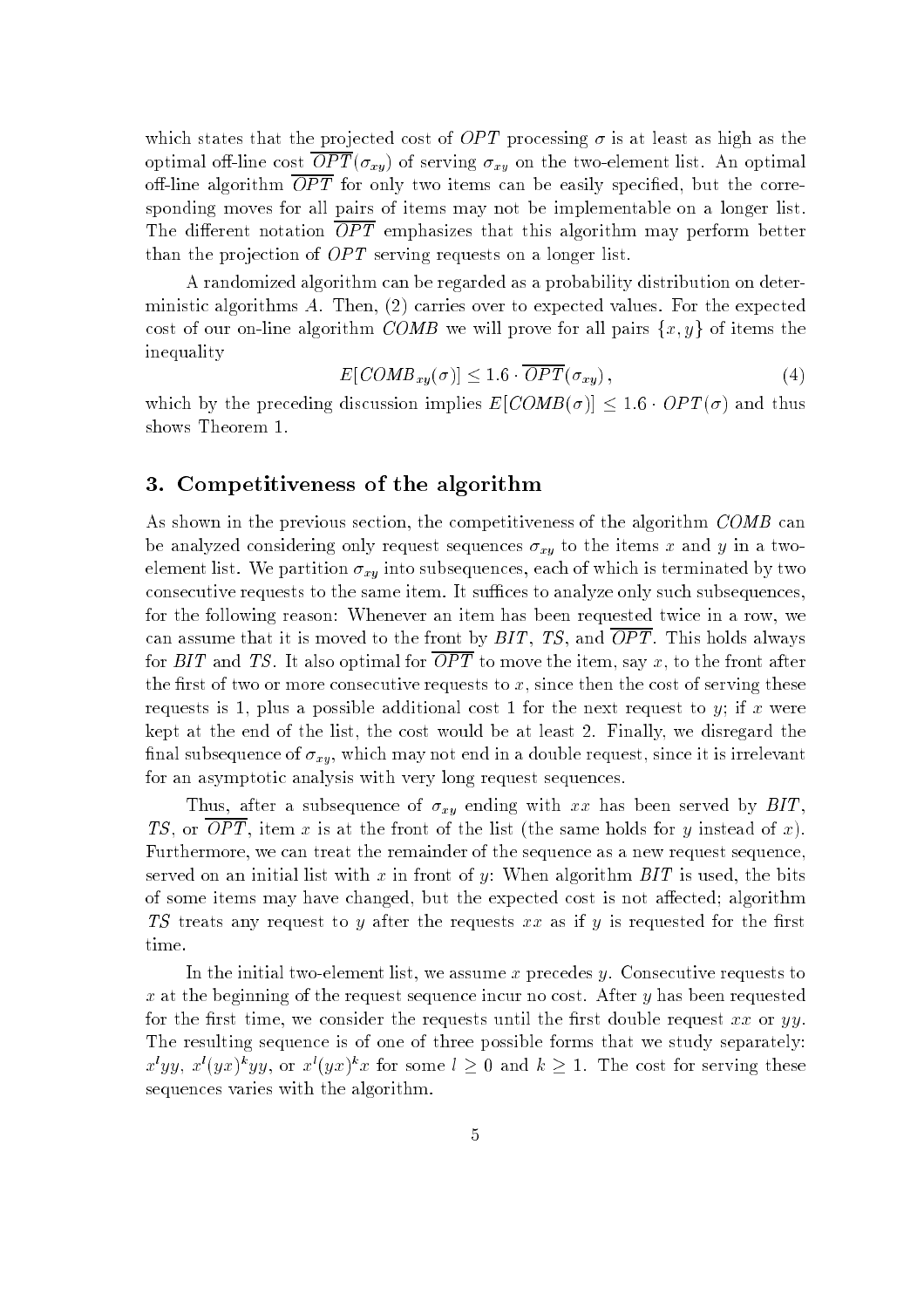**Lemma 3.** In the initial list of two items, let x be in front of y. The following table describes the expected cost for serving the indicated request sequences, where  $l > 0$ and  $k \geq 1$ , by the algorithms BIT, TS, and  $\overline{OPT}$ .

| <i>request sequence</i> | RIT.                       | ТS     |       |
|-------------------------|----------------------------|--------|-------|
| $x^lyy$                 | $\overline{2}$             |        |       |
| $x^{l}(yx)^{k}yy$       | $rac{3}{2}k + 1$           | 2k     | $k+1$ |
| $x^{l}(yx)^{k}x$        | $rac{3}{2}k + \frac{1}{4}$ | $2k-1$ |       |

**Proof.** The initial l requests to x incur no cost for any of the algorithms. Consider the request sequence  $x^*yy$ . Since  $x$  precedes  $y$  before the first request to  $y,$  the cost of serving that request is 1. After that request, algorithm BIT moves item y to the front with probability  $1/2$  so that the expected cost for the service by  $BIT$  is  $3/2$ . Algorithm TS incurs cost 1 at both requests to y by Lemma 2. Clearly, the optimal off-line algorithm  $\overline{OPT}$  moves y to the front after the first request to y.

The sequence  $x(yx)$  by is served by BIT as follows: The first subsequence  $yx$ incurs expected cost  $3/2$  since the first request costs 1, after which y is moved to the front with probability  $1/2$ . Consider the second and any further request to y which is preceded by three requests of the form  $xyx$  at times  $t_1$ ,  $t_2$ , and  $t_3$ , say (or by two requests yx at times  $t_2$  and  $t_3$  where at time  $t_2$  item x is with certainty in front of y; then the following argument applies as well). We claim that at that second request to y (at time  $t_4$ , say), y is at the front of the list if and only if the bit of x is 0 and the bit of y is 1: Namely, if the bit of x was set to 1 at the last request to x at  $t_3$ , then x was moved to the front. If x's bit is 0 at time  $t_4$ , then x's bit was set to 1 after the service of x at time  $t_1$  so that x is with certainty in front of y at time  $t_2$ . Thus, y's bit must have been set to 1 after the request to y at time  $t_2$  to move y in front. This shows the claim. The bits of both items are independent, so y is in front at time  $t_4$  with probability 1/4 and the expected cost of serving y is 3/4. By the same argument, all but the first two requests to  $y$  or  $x$  in the subsequence  $(yx)^{\ast}$ incur expected cost  $3/4$ . Of the final two requests yy, the first request to y also has expected cost  $3/4$ . The other is the last request of a subsequence yxyy; it is easy to see that at that time, y is not in front of x if and only if y's bit is 0 and x's bit is 1, which happens with probability 1/4. Thus, the BIT algorithm serves  $x^{(y)}(yx)^{k}$ with expected cost  $\frac{3}{2}k + \frac{3}{4} + \frac{1}{4}$ . By the same reasoning, that cost for the sequence  $x^{(y)}(yx)^{k}x$  is  $\frac{3}{2}k + \frac{1}{4}$ .

When algorithm 15 serves the sequence  $x(yx)$ "yy, then the first two requests of the form  $yx$  incur costs 1 and 0, respectively, since y is left behind x after the first request to y. All subsequently requested items are moved to the front of the list by Lemma 2. The resulting costs are therefore  $2k$  (note  $k \ge 1$ ). Similarly, TS serves  $x^i(yx)^k x$  with cost  $2k-1$ .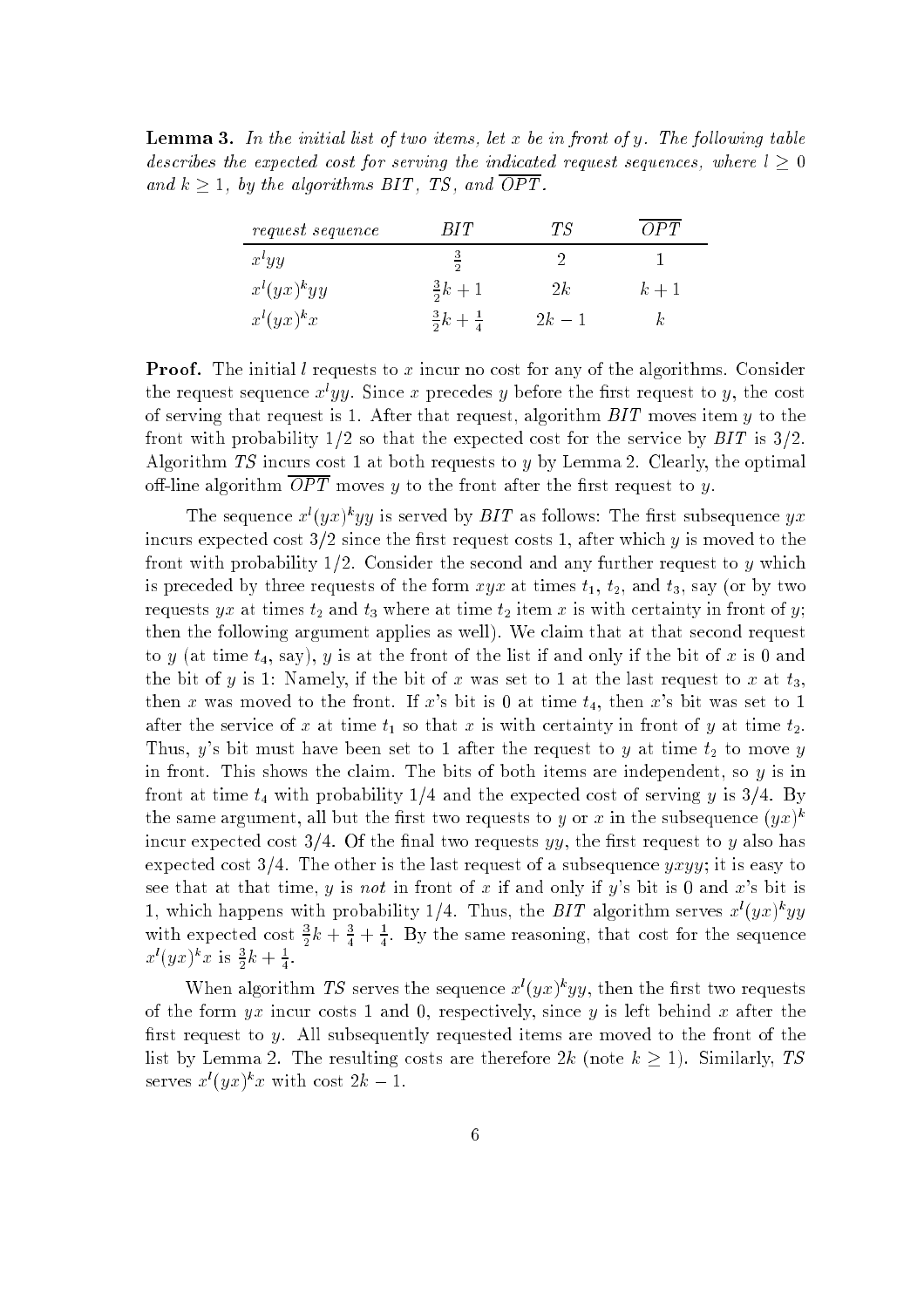The optimal off-line cost for serving the sequence  $x^{(y)}(yx)^{k}yy$  is  $k+1$  since for each of the k pairs yx of requests, at least one has cost 1, and an extra cost unit is caused by the final double request to  $y$ . It is optimal to move  $y$  to the front at any time before the last request to y. The optimal off-line cost for serving the sequence  $x^{(i)}(yx)^{k}x$  is k. It is optimal to leave x always at the front of the list.  $\Box$ 

The performance of algorithm COMB, which selects  $BIT$  with probability  $4/5$ and TS with probability  $1/5$ , follows from Lemma 3. COMB serves the request sequence  $x^tyy$  with expected cost 1.6, the sequence  $x^t(yx)^kyy$  with cost  $1.6k + 0.8$ , and the sequence  $x^{\ell}(yx)^{k}x$  with cost  $1.6k + 1.6$ . In each case, this is at most 1.6 times the cost of  $\overline{OPT}$ . This proves (4) and thus Theorem 1.

The probabilities for deciding between BIT and TS are optimal: The critical sequences are  $x^iyy$  and  $x^i(yx)^{n}x$  (for  $x^i(yx)^{n}yy$  COMB performs better), were the simplest cases are yy with expected cost 1.5 for  $BIT$  and 2 for  $TS$ , and the sequence yxx with expected cost 1.75 for  $BIT$  and 1 for TS. If a randomizing adversary chooses yy with probability 3/5 and yxx with probability 2/5, then both BIT and TS have expected cost 1.6, or 1.6 times the cost of  $\overline{OPT}$ . Thus, by Yao's Theorem [8] (or a simple direct argument), no randomized combination of BIT and TS can have cost less than 1.6 on both sequences (and their repetitions in longer sequences).

### 4. Conclusions

We have presented a simple randomized on-line algorithm for the list update problem that has a competitive factor of 1.6. The best known lower bound for that factor is 1.5 [7]. The remaining gap is small, but the obvious open question is: what is the best possible competitive factor?

Our algorithm uses two known algorithms that already have good competitive factors. We have used the fact that the worst-case request sequences for these algorithms are different. In a similar way, it is possible to construct other 1.6-competitive algorithms. For example, one can use the original TIMESTAMP algorithm [1] with different parameters p, determined by a random experiment: With probability  $1/10$ . TIMESTAMP is used with  $p = 0$  (corresponding to our algorithm TS), with probability 1/15, it is used with  $p = 1$  (yielding the deterministic MOVE-TO-FRONT rule), and with probability 5/6, it is used with  $p = 2/5$ . This means that an item is always moved to the front with probability  $2/5$ , otherwise treated essentially as in algorithm TS (see [1] for a full description of TIMESTAMP when  $p$  is not 0 or 1). However, with probability  $1/6$  *all* items are treated in the same manner. This correlation reduces the competitive factor of the algorithm from the Golden Ratio (about 1.62) to 1.6. The analysis of this algorithm is similar to Lemma 3. However, COMB is simpler and uses with high probability the easily implementable BIT algorithm.